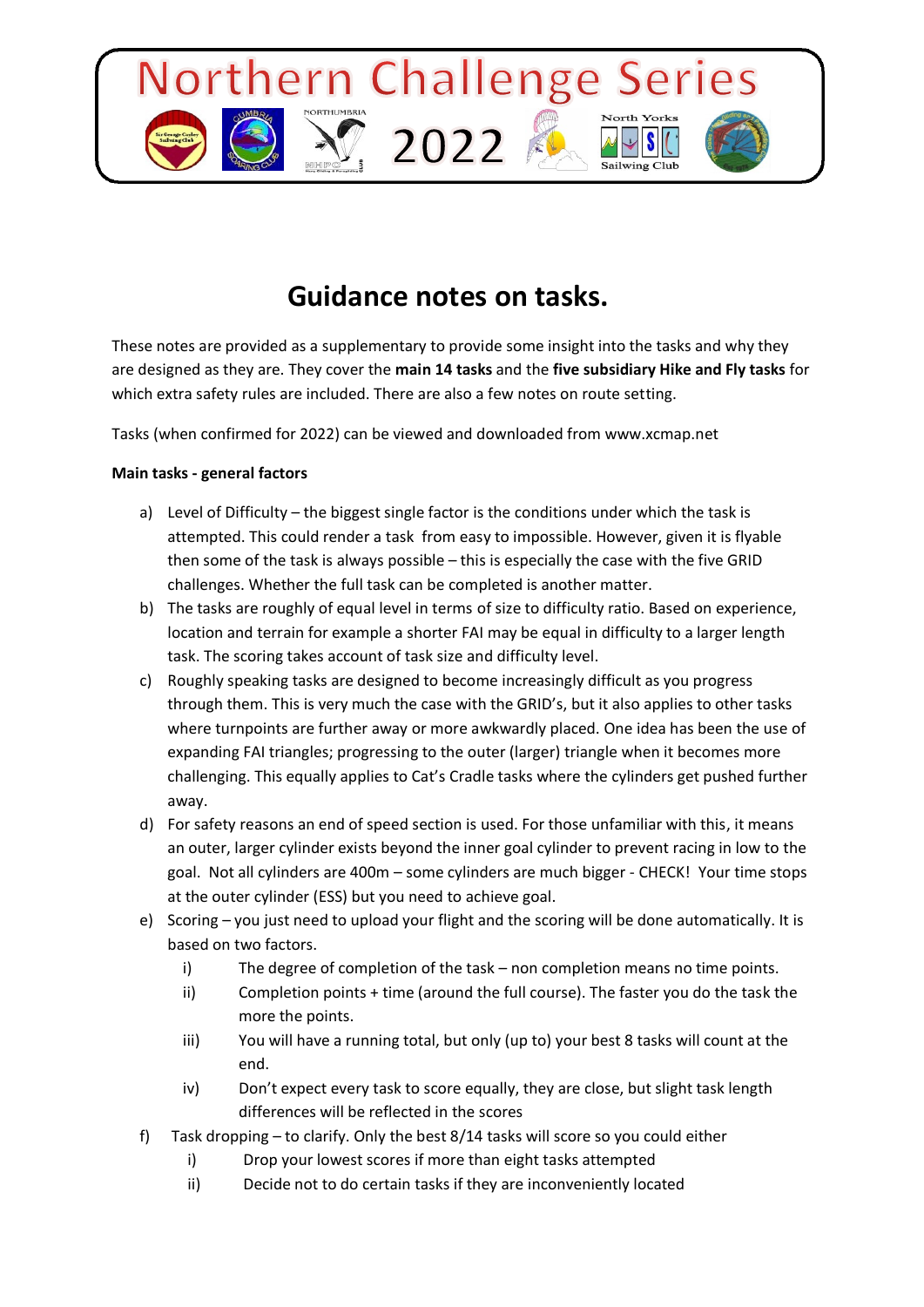- iii) Decide not to attempt if you feel they don't suit for any reason such as experience level, don't know area, complexity, safety factors, going shopping etc.
- **g)** They are spread as equally as possible across all regions/to take most wind directions and try to avoid closed periods or 'members only' sites. It means you may have to be prepared to travel a little however. Most are closed tasks - you can land back at the start (you don't even have to land, tagging the goal cylinder is enough) and try again or do other things). They are **not like open xc where you land and that may be the day over. The main rules cover all other details. (refer to them).**
- h) All (but one) of the tasks (except Hike n Fly) are site based to avoid \*retrieve hassles and allow CP rated pilots to attempt. \*Check Whernside goal change
- i) DON'T forget that all start cylinders are EXIT and to set your instrument according or it may not advance to TP1 automatically. Don't set start times unless you intend to, BUT if you do set them early and late as any start that does not comply with a start time will not advance throught the task.
- j) DON'T forget to put your name into your instrument so igc's can be identified.
- k) Read and note the safety disclaimer within the main rules.

# **Setting up the routes**

Downloading the waypoints to your instrument or app is straightforward. For some pilots the navigation elements are well established, for others less so. Setting up the routes requires some care and thought, ensure the order and cylinder sizes are correct. Always do a check run through. For some this may be the subject of further practise. To make it easy there are downloads of the full tasks for xctrack, xcsoar, LK8000 (all apps). Other instruments may require a task to be set up.

Many are familiar with gpsdump from the xcleague. It's a very useful free download free and the latest version 5.28 can be found here (useful if you wish to change a file format to suit your instrument eg .wpt to .cup)

# http://www.gpsdump.no/

From this point on it depends which instrument or app you choose to use as some are easier and more accommodating them others. For example xcsoar will allow you to build all the tasks and then store them for future use and once on the hill you can browse and load your selected task very quickly. Xctrack will also store all the tasks (Solid Explorer is the recommended file manager), this means that a multi TP task with a variety of cylinder sizes takes little time to set up. If you decide on the hill to fly a different task then it's a bit of a pain to load in a new route unless you're using an app. I've just mentioned two of the most common apps, if you use FlySkyhy, Flyme or another means of navigation then it's your responsibility to know how to use it but they are excellent alternatives.

Similarly with instruments …. The Flymaster will only take a single task with no facility to store routes on the instrument and it isn't the fastest to set routes up on. The Oudie will store routes - again, whatever you use, get to know its navigation functions. The Skytraxx will store all your routes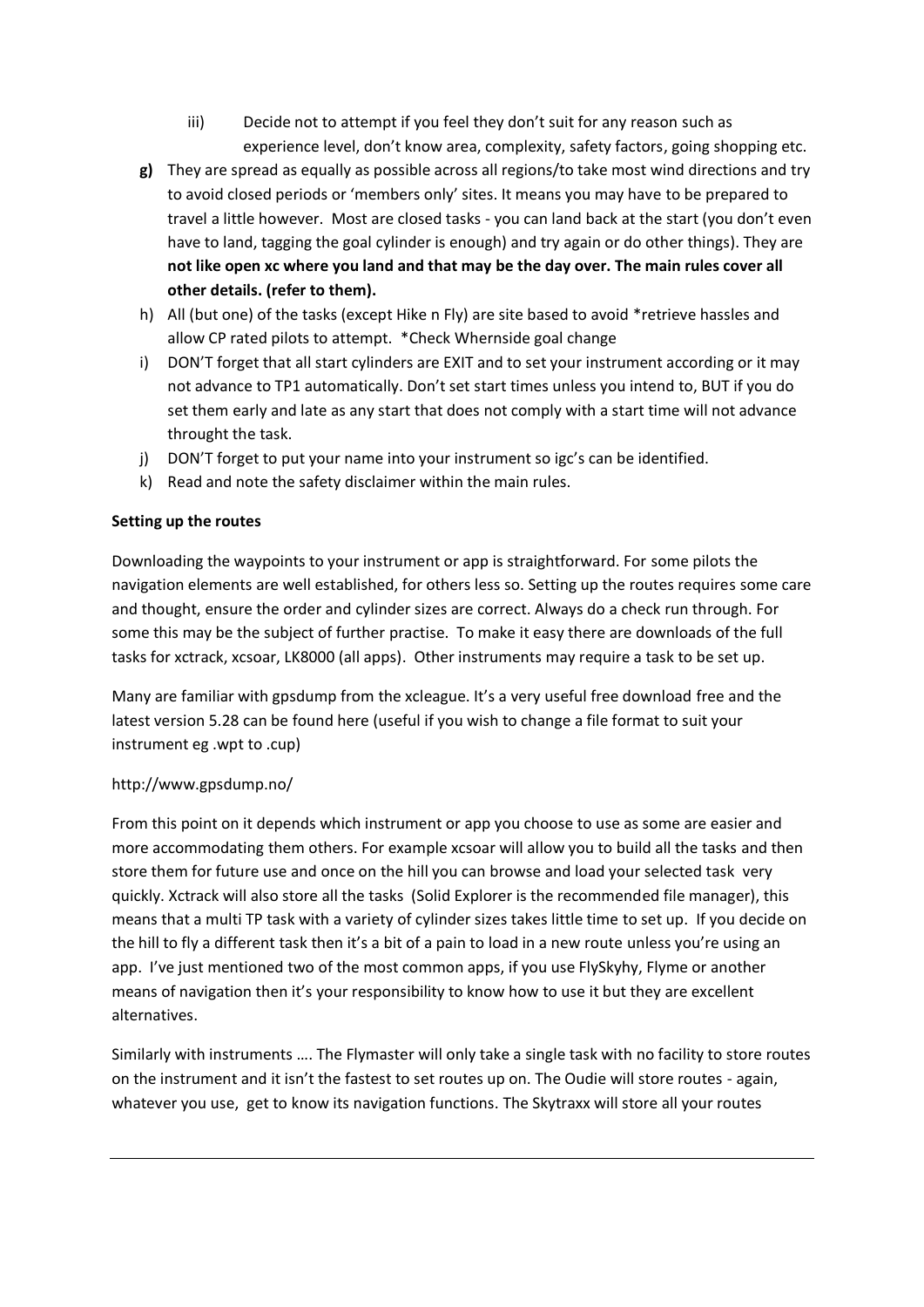# **HIKE & FLY tasks (IMPORTANT – set recording interval to 15 – 20 secs)**

There are four tasks for those who feel fit and inclined enough to take them on. If you fly in a mountain area then hiking and flying are part and parcel of the daily experience. That is why it is felt fitting to set the challenges, yet keep them a distinctly separate part of the Northern Challenge Trophy. Some love them, others can happily give them a miss. The four tasks are:

**The Dales Three Peaks** (35k) (Whernside, Ingleborough, Pen y Ghent)

**The Lakes Three Summits** (54k) (Skiddaw, Scafell Pike, Helvellyn) -

**The X – Central** (50k)) (A clockwise tour round the central main summits of the Lakes)

**Western Dales/Howgills** (45k) ( Sedbergh, The Calf, Wild Boar, Great Knoutberry, Calf Top)

**The Bob Graham round (67k)** (Tough! It roughly follows the route of the BG fell run. It was flown in its entirety in 2021.

The Challenge is to be flown in the order given in compliance with the rules below**.**

#### **ANY BHPA member is welcome to attempt these tasks.**

#### **The Dales Three Peaks (34k)**

The starting point is Ribblehead (not Horton in Ribblesdale) this is deliberate, there are factors that make it the better start for a paragliding challenge. The extra TP to the north of Whernside is to ensure it complies as an FAI triangle. Also …. Remember if you wish to enter the DHPC, Role of Honour for flying the three Peaks without landing you can't just tag cylinders – you need to go around the outside of the trig points. Otherwise simply hike or fly the task.

#### **The Lakes Three Summits (54k)**

Again, the Latrigg start was decided as the best place to go from. This is a bigger challenge both in terms of size and seriousness so you need some proper preparation and ideally have a support person. It is acceptable to do it over 48hrs (time limit) if you're prepared to bivy en-route (but you can't nip home for a comfy bed … this has to be a single push; not bits).

# **The X - Central (50k)**

A smaller counter to the very ambitious Bob Graham which was successfully flown in its entirety during 2021. The X – Central is a clockwise tour of some of the more prominent summits of the central Lakes. It has a 48hr time limit, begins in Coniston and finishes in Ambleside.

#### **The Western Dales/Howgills (45k)**

A new companion route to the Three Peaks – just a little longer. After a Sedbergh start, it makes use of the Howgills, then veers into the western Dales via three excellent flying hills – two of which are in the guides. Eventually, via Calf Top (Barkin) it returns to Sedbergh.